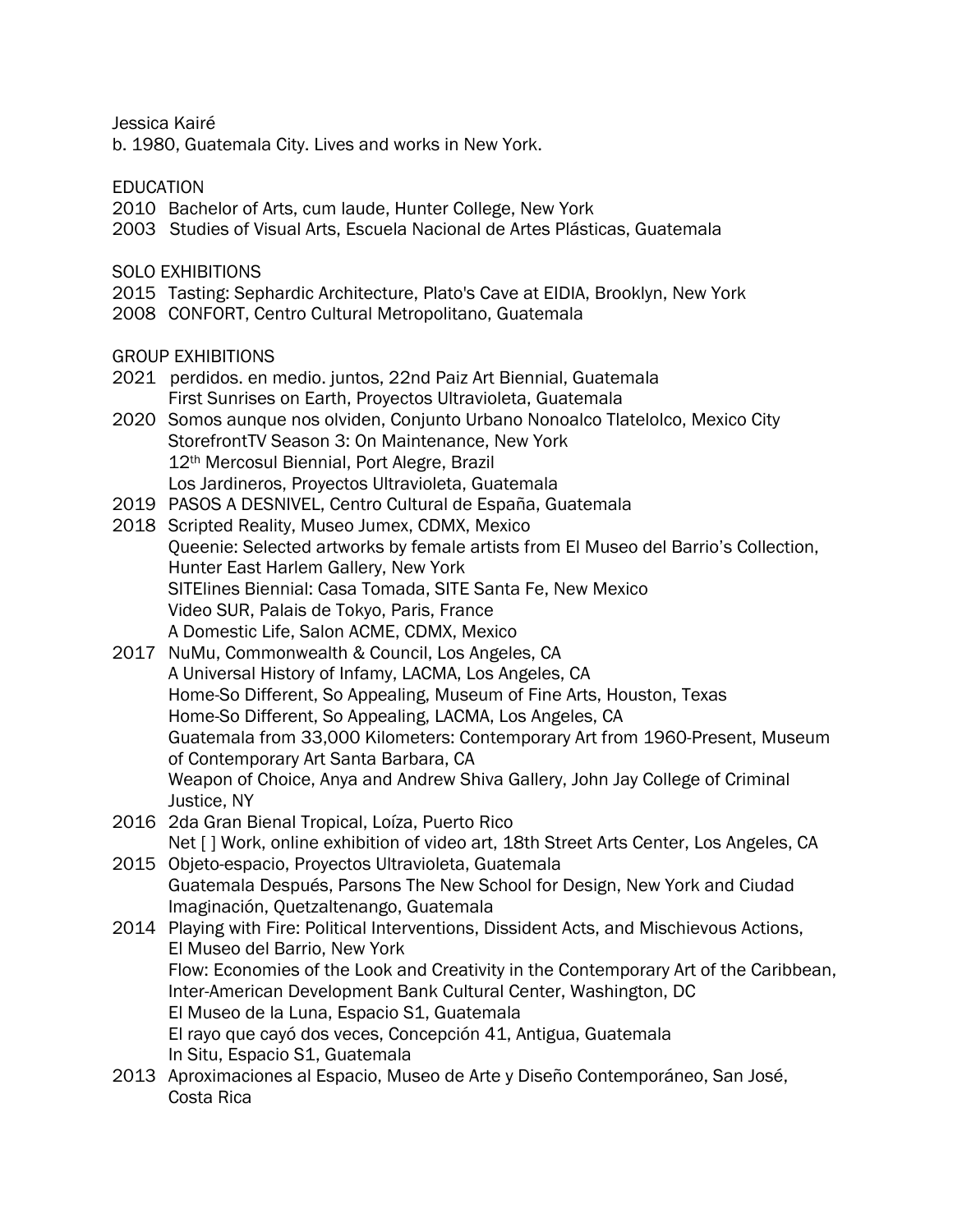Dependencia In Dependencia, Sol del Río, Guatemala Cinco Días (Puertas Abiertas), Centro Cultural de España, Guatemala Proyectos Ultravioleta Presents…, Museo de Arte y Diseño Contemporáneo, San José Costa Rica Voces y Visiones: Highlights from the Collection of El Museo del Barrio, Nevada Museum of Art, NV Neo-Domesticities, Brooklyn International Performance Art Festival, Glasshouse, New York Color & Unrest, TEOR/ética, San José, Costa Rica Victory, IV Soldiers Gallery, Brooklyn, New York No Wave Performance Task Force: Love, Panoply Performance Lab, Brooklyn, New York 2012 Color & Unrest, Art Bus, New York En la curvatura del tiempo: Arte y Mujer, Museo Nacional de Arqueología y Etnología, Guatemala Convivir/Compartir, XVIII Paiz Art Biennial, Guatemala Proyectos Ultravioleta presents..., Christinger de Mayo Gallery, Zurich, Switzerland Lawn School, NurtureArt, Brooklyn, New York Toys & Games With A Twist, Longwood Art Gallery, Bronx, New York Así Que Se Vaya, Kamín, Comalapa, Guatemala 2011 El Museo's 6th Bienal: The (S) Files, El Museo del Barrio, New York Así Que se Vaya, MDE11, Medellín, Colombia Me Asusta Pero Me Gusta: Arte Actual de Guatemala, Proyectos Diablo Rosso, Panamá Ciudad Como Escenario e Idea, Galería Kilometro Cero, Guatemala 2010 De Guatemala a Guatepeor, Proyectos Sauna, Bogotá, Colombia Los Padres, la Distancia y el Speed, Proyectos Ultravioleta, Guatemala Push/Pull, DUMBO Arts Festival, Brooklyn, New York Duality, 92Y Tribeca, New York 2009 Los Desaparecidos/Horror Vacui, Centro de Formación de la Cooperación Española, Antigua, Guatemala Juannio, Benefit auction, Museo de Arte Moderno, Guatemala Crema Fresca, Galería 9.99/proyecto, Guatemala XVI Bienal de Paiz, Centro Cultural Metropolitano, Guatemala XI Festival del Centro Histórico, Centro Cultural Metropolitano, Guatemala 2006 2da Muestra de Arte Emergente Centroamericano, Museo de Arte y Diseño Contemporáneo, San José, Costa Rica

- CURATORIAL
- Co-founder/co-director of the Nuevo Museo de Arte Contemporaneo (NuMu), Guatemala City and the US (2012-present)
- Panelist, Premio BANCARTE, Asociación Bancaria Costarricense, Costa Rica
- Panelist, The 2017 CPPC Travel Award for Central America and the Caribbean, Colección Patricia Phelps de Cisneros & Independent Curators International, New York (2017)
- Artist in residence, 18th Street Arts Center, Santa Monica, Los Angeles. In collaboration with Los Angeles County Museum of Arts (LACMA) (2015)